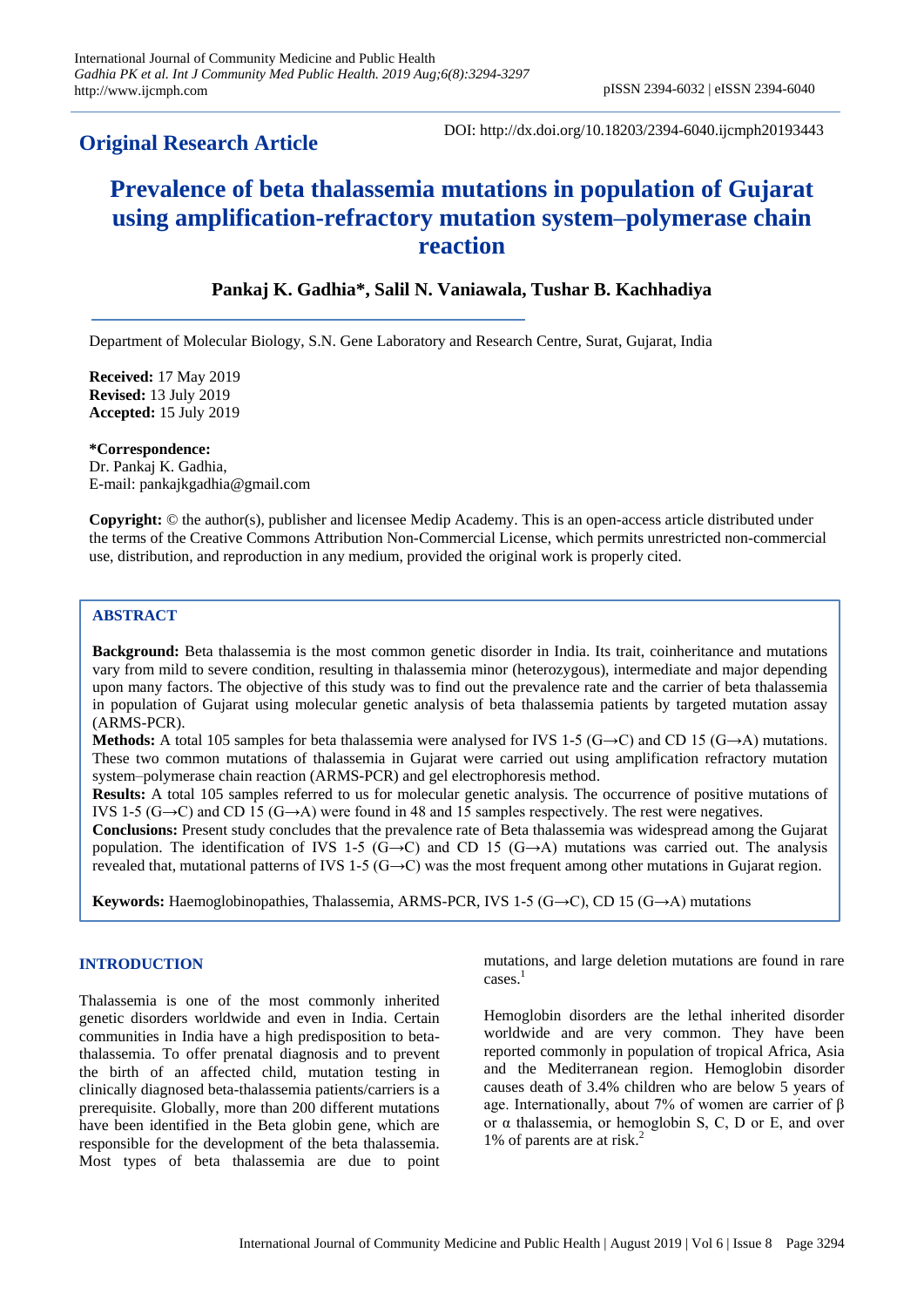Hemoglobinopathies are causing various medical problems and ultimately health burden in India. The frequency of Hemoglobinopathies in India is 42%. With a population above one billion and a considerable birth rate of 28 per thousand. There are about 42 million carriers and over 12,000 infants born each year with Hemoglobinopathies.<sup>3</sup>

The frequency to carry hemoglobinopathy ranges from 3- 17% India amongst various population groups. Beta thalassemia is the common single-gene disease in the India. 4 10% children suffering from thalassemia globally are born in India every year. Some communities such as Sindhi, Gujarati, Punjabi, and Bengali, are prone to beta thalassemia, with a variation from 1 to  $17\%$ .

Hemoglobinopathies are more common in Gujarat compared to other Indian states, it was estimated as 12% incidence of major hemoglobinopathy traits in Gujarat.<sup>6</sup> The Gujarat comprises numerous castes and tribal groups, each revealing different genetic traits. Several studies have revealed high prevalence of beta thalassemia trait in some caste groups in Gujarat.<sup>7</sup>

Present study is an attempt to screen for Beta thalassemia trait in Gujarat population with an objective to investigate some of the communities which have never been screened for beta thalassemia.

#### **METHODS**

The blood samples from the couples, when available were collected with EDTA as anticoagulant for DNA extraction. The beta thalassemia mutations of the parents/couples were analysed using the ARMS-PCR technique.

A total of 105 samples from different regions of South Gujarat, India were screened for beta thalassemia from March 2018 to March 2019. The genomic DNA was isolated using column based genomic DNA extraction kit (Qiamp DNA mini kit). ARMS- PCR was done to identify the beta thalassemia mutation pattern IVS 1-5  $(G\rightarrow C)$  and CD 15  $(G\rightarrow A)$ . Primer sets which were selected for ARMS analysis of mutations for beta thalassemia.

A 25μl PCR reaction mix was prepared by adding Distilled water, 10X buffer containing 15mM MgCl2, dNTPs, Internal Control Primers (Forward & Reverse), Test primers (Mutant primer, Normal Primer, Common primer), Taq DNA Polymerase and the DNA sample.

Amplification is done with 1 cycle Initial denaturation at 93 $\degree$ C for 5 mins, 25 cycles each of denaturation at 93 $\degree$ C for 1 minute and annealing at  $66^{\circ}$ C for 2 mins, 1 cycle each of extension at 72°C for 1 minutes and final extension at 72 $^{\circ}$ C for 1 minutes and finally a 10 $^{\circ}$ C as holding temperature.

The ARMS-PCR products and the ladder marker are resolved by electrophoresis. DNA bands are visualized using Gel documentation system and the pattern of bands obtained on the gel are observed by comparing both the mutant and normal set according to the DNA products size with that of the DNA ladder to detect the mutations.

#### *Inclusion*

The beta thalassemia patients who showed the value of MCV <80 fl and MCH <27 pg with relatively high RBC count were included. The level of HbA2 was more than 4.0% were included.

#### *Exclusion*

The others variants of hemoglobinopathy were excluded from the present study.

#### **RESULTS**

Molecular study was carried out in the samples which were positive for beta thalassemia heterozygous and carrier. The analyses revealed that the mutational pattern of IVS 1-5  $(G\rightarrow C)$  and CD 15  $(G\rightarrow A)$  were most common mutations.

In all successful ARMS-PCR reactions, the internal control product band was observed, which was considered as a mandatory sign of successful reaction upon gel electrophoresis.

Out of the 105 samples (Table 1) studied for beta thalassemia mutational pattern, 48 (45.7%) samples showed, the mutational pattern IVS 1-5 (G→C) (Figure 1), and 15 (14.2%) samples were recorded with mutational pattern of CD 15 (G $\rightarrow$ A) (Figure 2).



#### **Figure 1: Gel picture showing IVS 1-5 (G→C) mutation.**

- Lane 1-100bp ladder
- Lane 2-Sample-1-**IVS1/5 M**
- Lane 3-Sample-1-**IVS1/5 N**
- Lane 4-Sample-2-**IVS1/5 M**
- Lane 5-Sample-2-**IVS1/5 N**
- Lane 6-PC**-IVS1/5 M**
- Lane 7-PC-**IVS1/5 N**
- Lane 8-NC-**IVS1/5 N**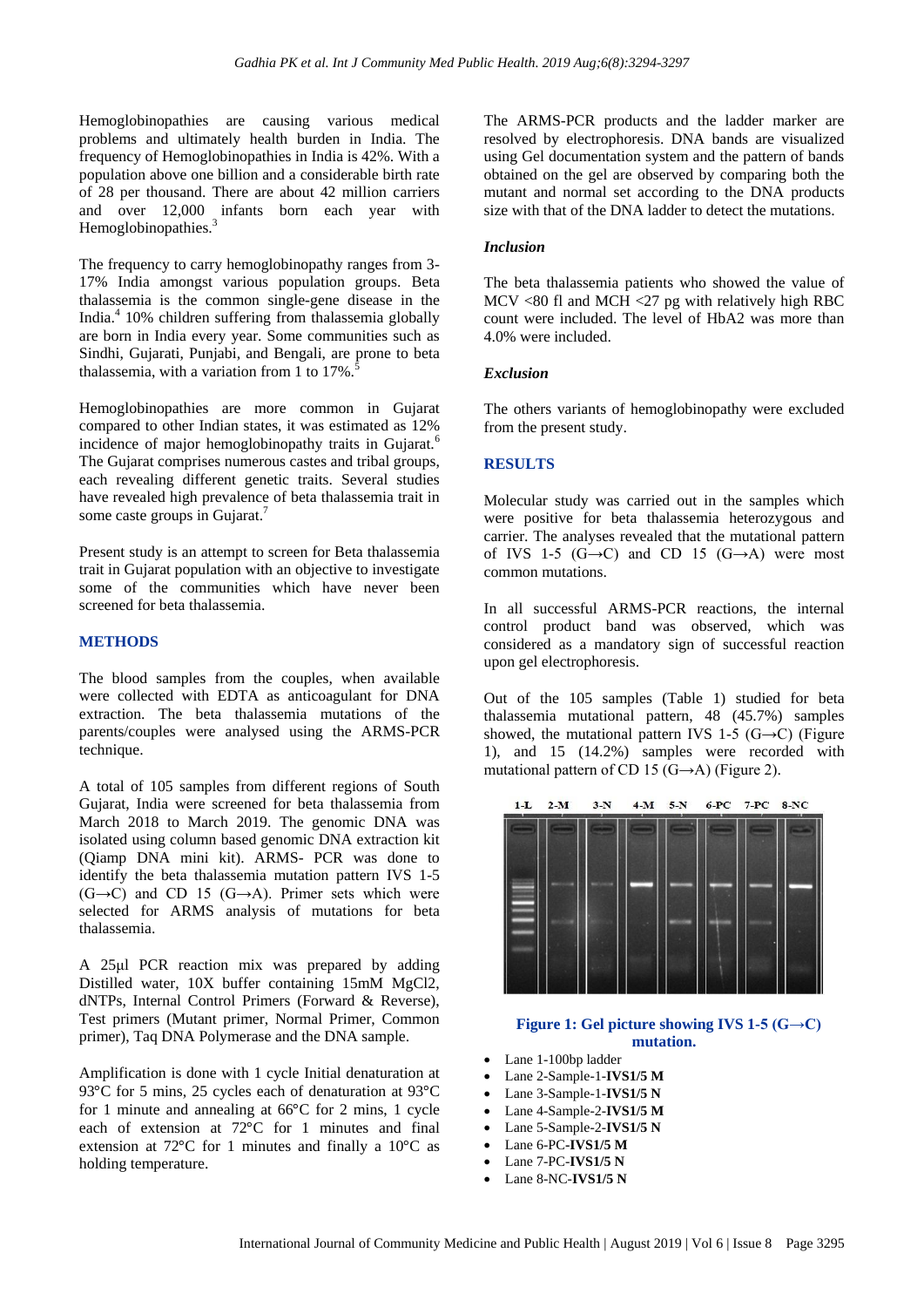#### **Table 1: Prevalence of beta thalassemia mutation observed by postnatal diagnosis.**

| <b>Mutations</b>                                                                        | <b>Beta</b><br>thalassemia<br>positive | <b>Beta</b><br>thalassemia<br>carrier $(\% )$ |
|-----------------------------------------------------------------------------------------|----------------------------------------|-----------------------------------------------|
| IVS 1-5 $(G\rightarrow C)$                                                              | 48                                     | 45.7                                          |
| CD 15 $(G \rightarrow A)$                                                               | 15                                     | 14.2                                          |
| <b>Total number of</b><br>positive samples for<br>IVS $1-5(G>C)$ and<br>$CD$ 15 $(G>A)$ | 63                                     | 59.9                                          |



### **Figure 2: Gel picture showing CD 15 (G→A) mutation.**

- Lane 1-100bp ladder
- Lane 2-Sample-5-**CD15 M**
- Lane 3-Sample-5-**CD15 N**
- Lane 4-Sample-8-**CD15 M**
- Lane 5-Sample-8-**CD15 N**
- Lane 6-PC-**CD15 M**
- Lane 7-PC-**CD15 N**
- Lane 8-NC-**CD15 N**

#### **DISCUSSION**

Beta thalassemia is an inherited and autosomal recessive trait and is not linked by sex chromosomes. Affected patients always carry a heavy burden of morbidity and early death. Affected children require frequent transfusions and iron chelation therapy and measurement of liver iron concentration is necessary for such disorders of blood, which is beyond the affording capacity of the patients.<sup>8</sup>

The thalassemia poses an increasing burden for health care services in many Asian countries including India. In order to conserve rare resources, it is essential to determine the reasons for remarkable phenotypic heterogeneity and natural history of these disorders so that the most cost effective methods for their control and management can be established.<sup>9</sup>

It is one of the most common single gene disorders with >400,000 new born affected per year worldwide. The incidence of Beta thalassemia trait in India ranges from 3.5 to 15%. Every year more than 10,000 children with thalassemia major are born in India. Affected individuals also have a shortage of red blood cells (anaemia), which can cause pale skin, weakness, fatigue, and more serious complications.<sup>1</sup>

The Indian population comprises numerous castes and tribal groups, each revealing different genetic traits. Several studies in the literature have reported that Gujarat has higher frequency of Beta thalassemia. Therefore prospective studies are essential to identify high risk communities. Premarital screening not only gives prevalence in different caste groups but also helps in counseling and prenatal diagnosis programs for prevention of birth of an affected child. In this study, the molecular bases of beta thalassemia have been investigated among individuals from the Gujarat. IVS 1-5  $(G\rightarrow C)$  and CD-15(G $\rightarrow A$ ) beta thalassemia mutation was encountered among the investigated individuals accounting for 45.7 % and 14.2%. The study correlates with previous study by where the most common mutation identified among Asian Indians were IVS 1-5 ( $G \rightarrow C$ ) and  $CD-15(G\rightarrow A).$ <sup>11</sup>

Earlier reports suggest that IVS 1-5 (G $\rightarrow$ C) is the most common mutation in the Indian population. However, in the Eastern region of India, a high frequency of IVS 1-5  $(G \rightarrow C)$  (72%) was reported<sup>11</sup>. In another study it was reported that the prevalence of IVS 1-5 (G $\rightarrow$ C) varied from 44.8% in the North to 71.4% in the East region of India. With reference to western region the prevalence rate of IVS 1-5 (G→C) was recorded to be 54.7 %.<sup>12</sup>

In present study showed that most common beta thalassemia mutation, IVS 1-5 (G→C) and CD 15(G→A) is being analyzed here to get information whether this common mutation is prevailing among the domicile of Gujarat or not. The study included characterization of IVS 1-5  $(G\rightarrow C)$  and CD 15  $(G\rightarrow A)$  mutations by ARMS-PCR. The total 105 samples referred for molecular genetic analysis, the occurrence of IVS 1-5  $(G\rightarrow C)$  and CD 15  $(G\rightarrow A)$  were observed as 48 (45.7%) and 15 (14.2%) respectively for samples having beta thalassemia heterozygous. The preliminary information regarding the mutational pattern is important for establishing prenatal diagnosis programmers.

This study will also suggest that to know the burden of disease in Gujarat and should help to plan screening, prevention and treatment services in that region where they are most needed. It also emphasizes the importance of local micro-mapping of population subgroups to determine the overall health burden of a common genetic disease.

#### **ACKNOWLEDGEMENTS**

We thank staffs of molecular biology unit for their help.